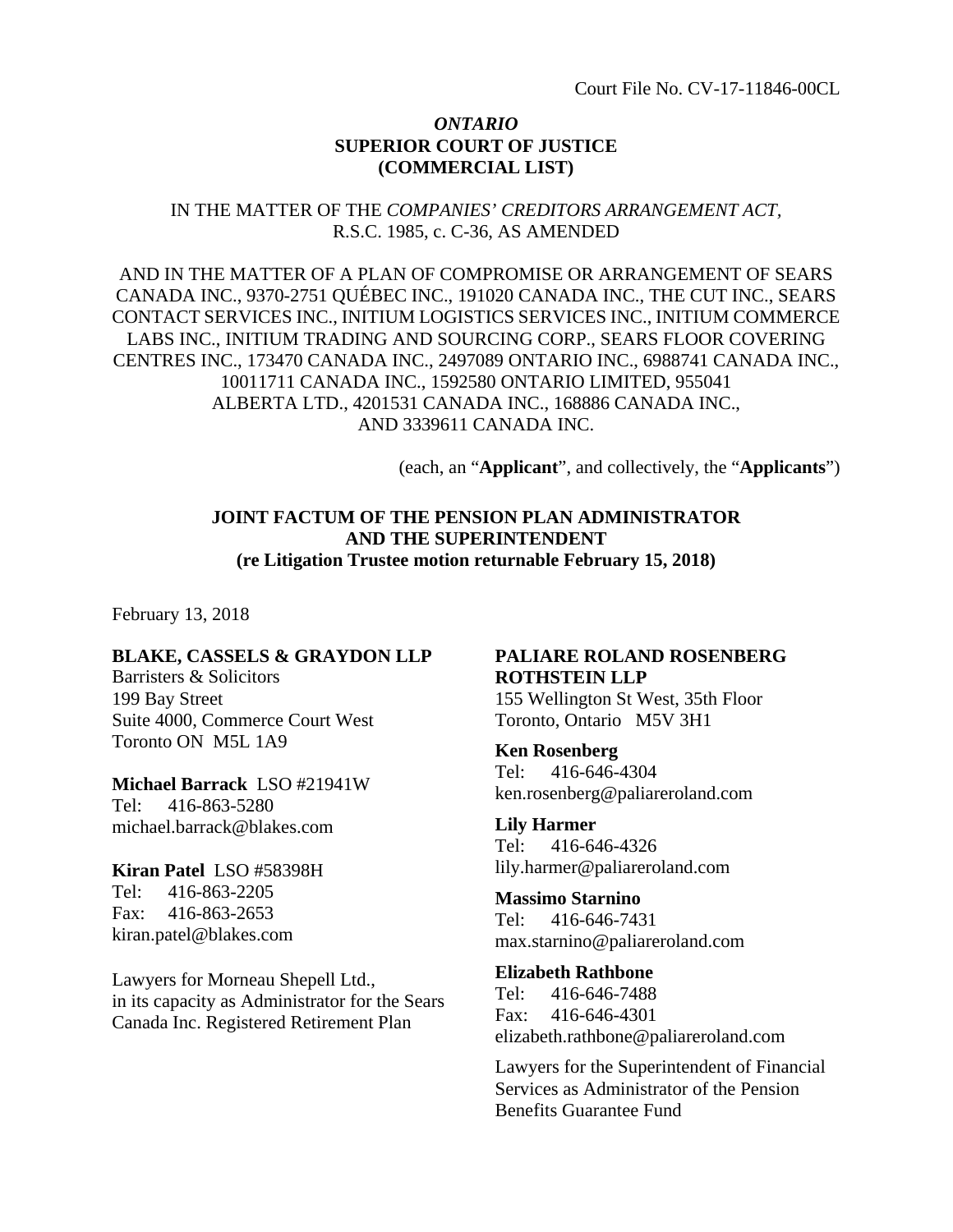TO: **SERVICE LIST**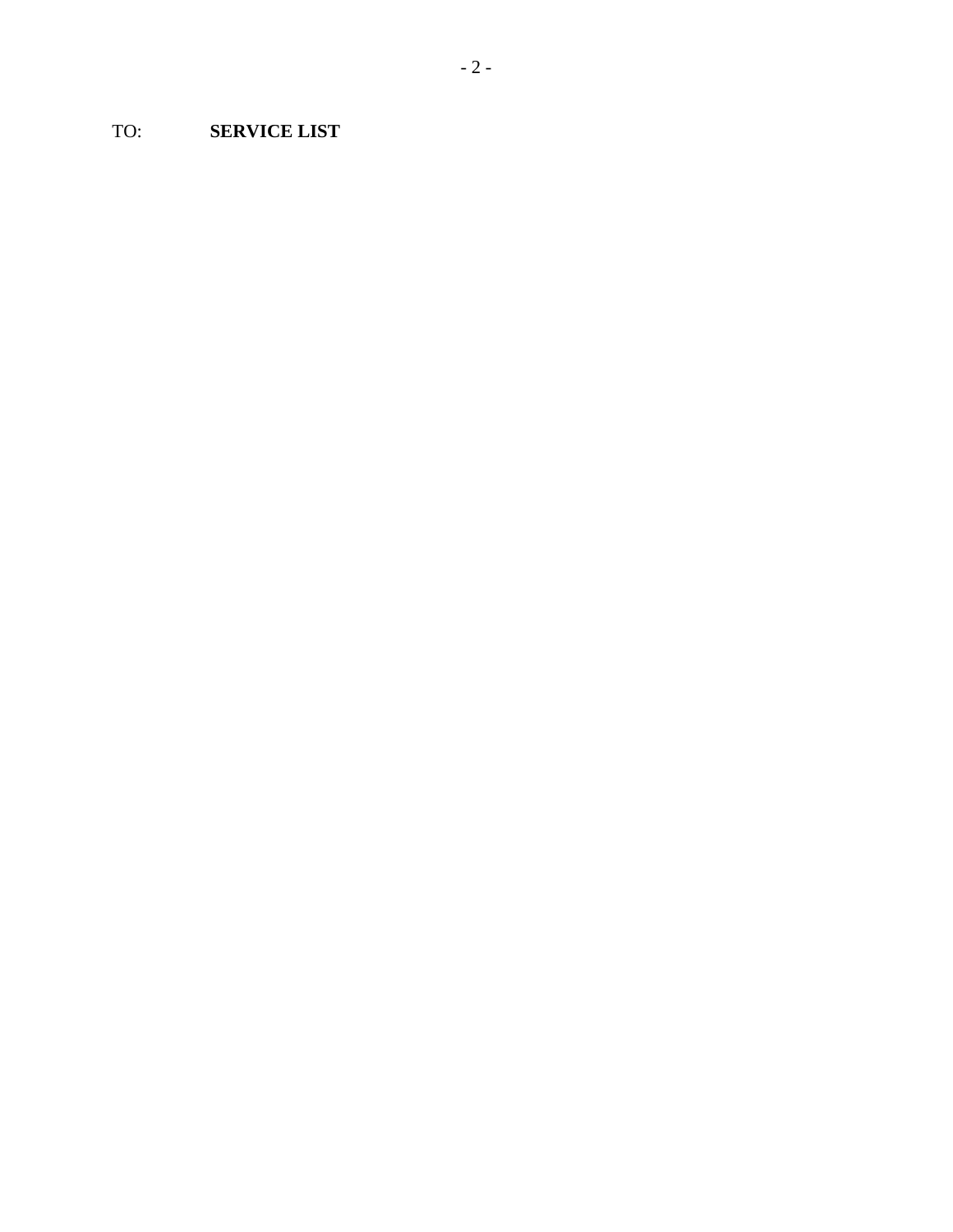Court File No. CV-17-11846-00CL

### *ONTARIO*  **SUPERIOR COURT OF JUSTICE (COMMERCIAL LIST)**

### IN THE MATTER OF THE *COMPANIES' CREDITORS ARRANGEMENT ACT,* R.S.C. 1985, c. C-36, AS AMENDED

AND IN THE MATTER OF A PLAN OF COMPROMISE OR ARRANGEMENT OF SEARS CANADA INC., 9370-2751 QUÉBEC INC., 191020 CANADA INC., THE CUT INC., SEARS CONTACT SERVICES INC., INITIUM LOGISTICS SERVICES INC., INITIUM COMMERCE LABS INC., INITIUM TRADING AND SOURCING CORP., SEARS FLOOR COVERING CENTRES INC., 173470 CANADA INC., 2497089 ONTARIO INC., 6988741 CANADA INC., 10011711 CANADA INC., 1592580 ONTARIO LIMITED, 955041 ALBERTA LTD., 4201531 CANADA INC., 168886 CANADA INC., AND 3339611 CANADA INC.

(each, an "**Applicant**", and collectively, the "**Applicants**")

# **JOINT FACTUM OF THE PENSION PLAN ADMINISTRATOR AND THE SUPERINTENDENT (re Litigation Trustee motion returnable February 15, 2018)**

### **PART I - OVERVIEW**

1. Morneau Shepell Ltd., in its capacity as Administrator for the Sears Canada Inc. Registered Retirement Plan (the **"Pension Plan Administrator"**) and the Superintendent of Financial Services as Administrator of the Pension Benefits Guarantee Fund (the **"Superintendent"**) have independently identified issues relating to the motion brought by Representative Counsel for the Non-Unionized Retirees and Non-Unionized Active and Former Employees of the Sears Canada Entities (**"Pension Representative Counsel"**) for an order appointing a Litigation Trustee (the **"Proposed Litigation Trustee Order"**). For efficiency purposes, the Pension Plan Administrator and the Superintendent deliver this joint factum summarizing their respective positions.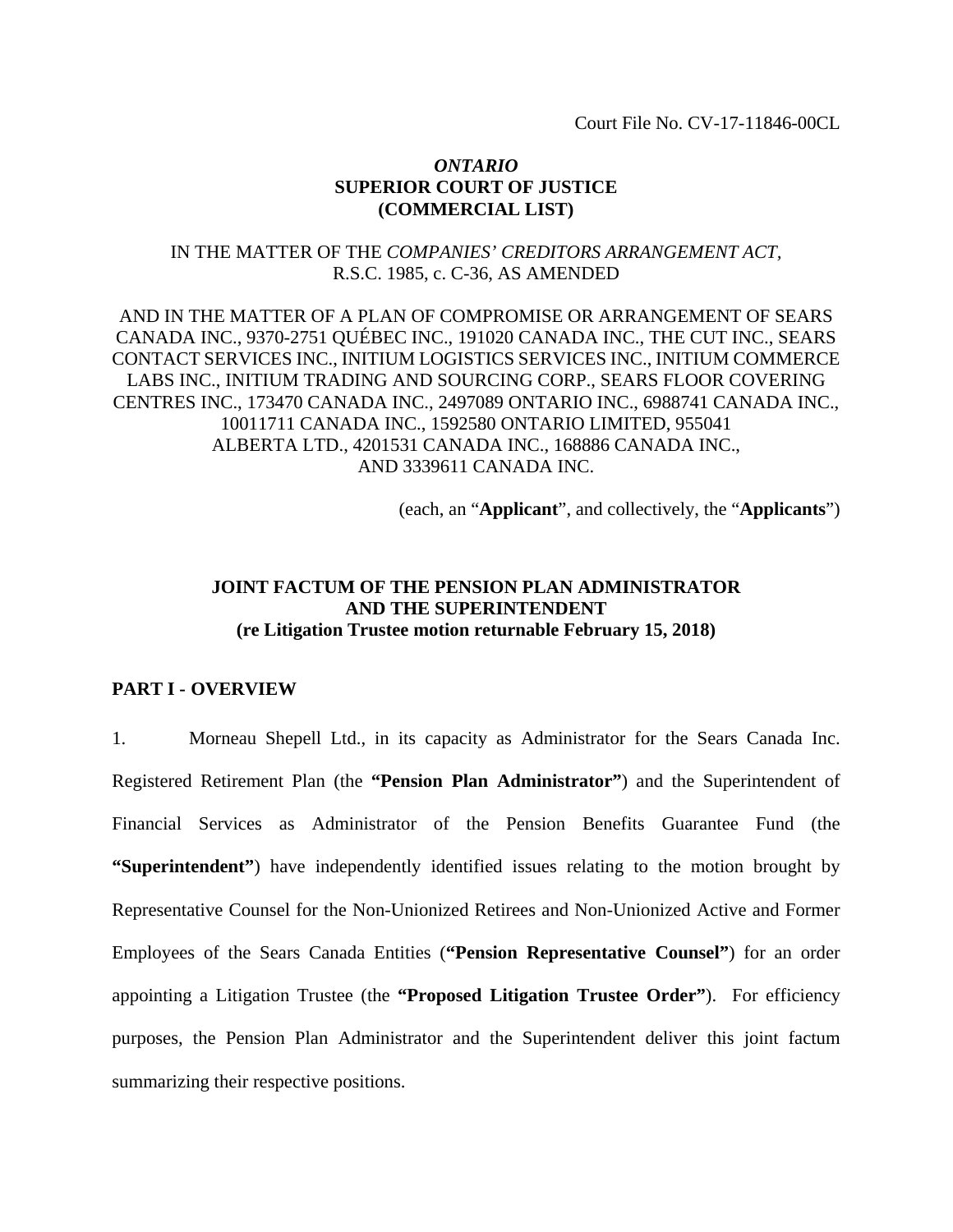2. There are a number of issues with the structure contemplated by the Proposed Litigation Trustee Order, including those relating to the independence of the proposed litigation trustee, the implementation of a formal governance structure prior to any investigation or consultation, the proposed role of the Monitor and the attempt to pre-determine the scope of the claims that will fall within the mandate of a litigation trustee. These issues are discussed in further detail below.

3. Although the Pension Plan Administrator and the Superintendent support the appointment of a court officer to investigate and coordinate potential litigation claims, such an appointment should proceed on a consensual basis and involve all stakeholders in order to achieve the desired efficiencies and coordination. As such, the Pension Plan Administrator and Superintendent support an incremental and staged approach whereby an independent litigation inspector is appointed to consult with stakeholders prior to developing recommendations regarding the governance, coordination and identification of claims that may be pursued for the benefit of all creditors of the Sears Canada Entities' estate (the **"Estate"**). Following this initial stage, the Court and all stakeholders will be better positioned to determine whether the appointment of a litigation trustee is appropriate and, if so, how to efficiently and effectively implement such a process in this proceeding.

#### **PART II - RELEVANT FACTS**

 $\overline{a}$ 

4. The Sears Canada Entities sought and obtained protection from their creditors under the *Companies' Creditors Arrangement Act*, RSC 1985, c C-36, as amended (the "**CCAA**"), pursuant to this Court's order dated June 22, 2017 (the "**Initial Order**").<sup>1</sup>

<sup>&</sup>lt;sup>1</sup> Eleventh Report of FTI Consulting Canada Inc., as Monitor, dated January 15, 2018 ("Eleventh Report of the **Monitor**", para. 1.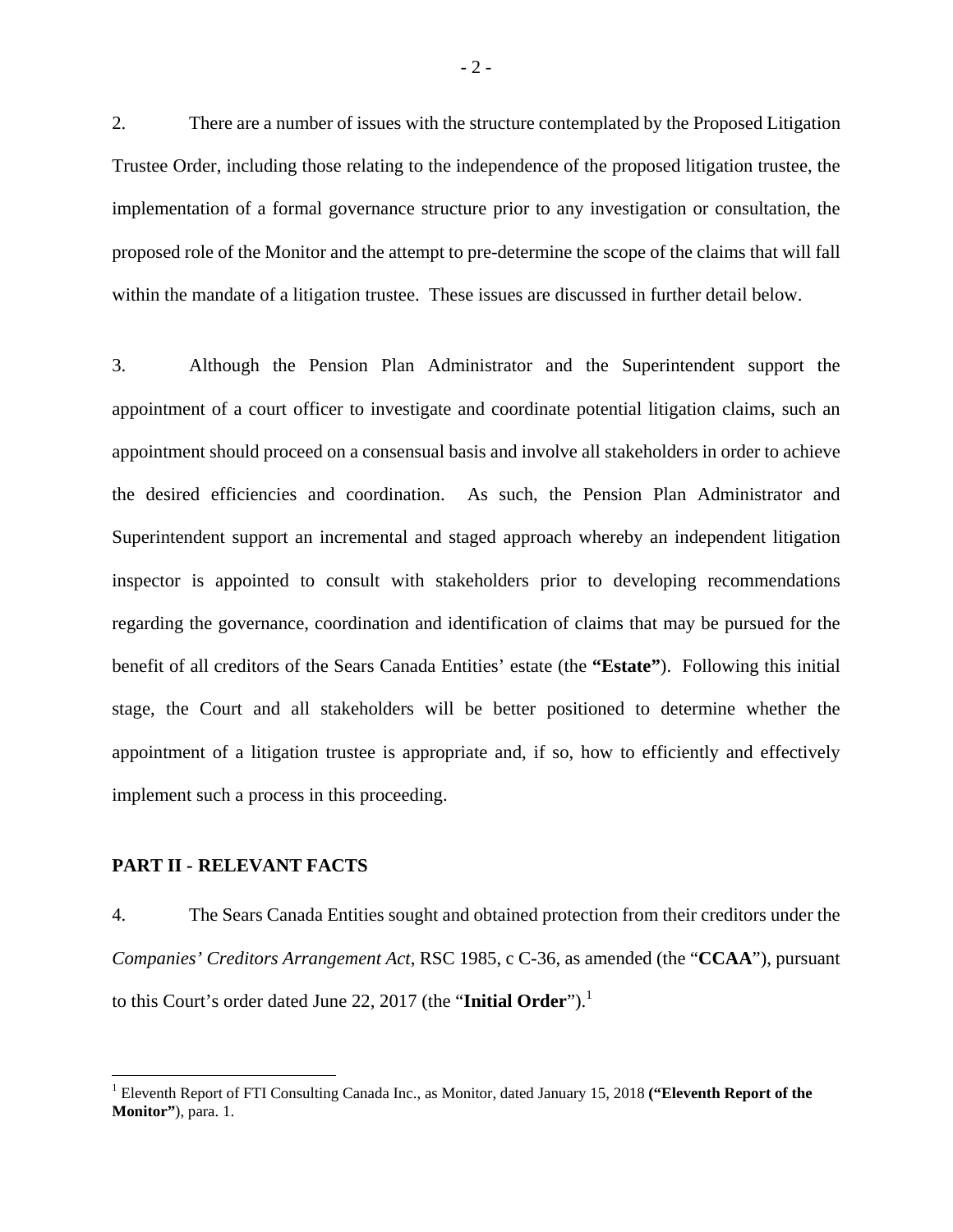5. On October 13, 2017, following a sale and investor solicitation process that did not result in the approval of any going concern transactions for a restructured full-line retail business of the Sears Canada Entities, this Court issued a Liquidation Sale Approval Order for the liquidation of inventory and furniture, fixtures and equipment at all of the Sears Canada Entities' remaining locations.<sup>2</sup>

6. Effective October 16, 2017, the Superintendent appointed the Pension Plan Administrator, as it was inevitable that the Sears Canada Inc. Registered Retirement Plan (the **"Pension Plan"**) would need to be wound up given the liquidation of the Sears Canada Entities.<sup>3</sup>

7. The latest filed actuarial report for the Pension Plan as at December 31, 2015, indicated that the defined benefit component of the Pension Plan was underfunded by approximately \$267 million on a wind up basis.<sup>4</sup>

8. On November 10, 2017, the Superintendent issued notice of its intention to wind up the Pension Plan effective October 1, 2017.<sup>5</sup> On December 7, 2017, 1291079 Ontario Limited, one of the creditors of Sears Canada Inc., delivered a Request for Hearing Form challenging the Superintendent's authority to order the proposed wind up of the Pension Plan. $<sup>6</sup>$  A pre-hearing</sup> conference before the Financial Services Tribunal is currently scheduled for March 21, 2018. The Pension Plan Administrator and the Monitor have both requested party status in this proceeding.

9. On December 8, 2017, this Court approved a Claims Procedure Order for the identification and quantification of claims against the Sears Canada Entities and the current and

 $\overline{a}$ 

 $2$  Eleventh Report of the Monitor, para. 6.

<sup>3</sup> Ninth Report of FTI Consulting Canada Inc., as Monitor, dated December 20, 2017 (**"Ninth Report of the**  Monitor"), Appendix B.

<sup>&</sup>lt;sup>4</sup> Ninth Report of the Monitor, Appendix B.

<sup>&</sup>lt;sup>5</sup> Ninth Report of the Monitor, Appendix B.

<sup>&</sup>lt;sup>6</sup> Ninth Report of the Monitor, Appendix C.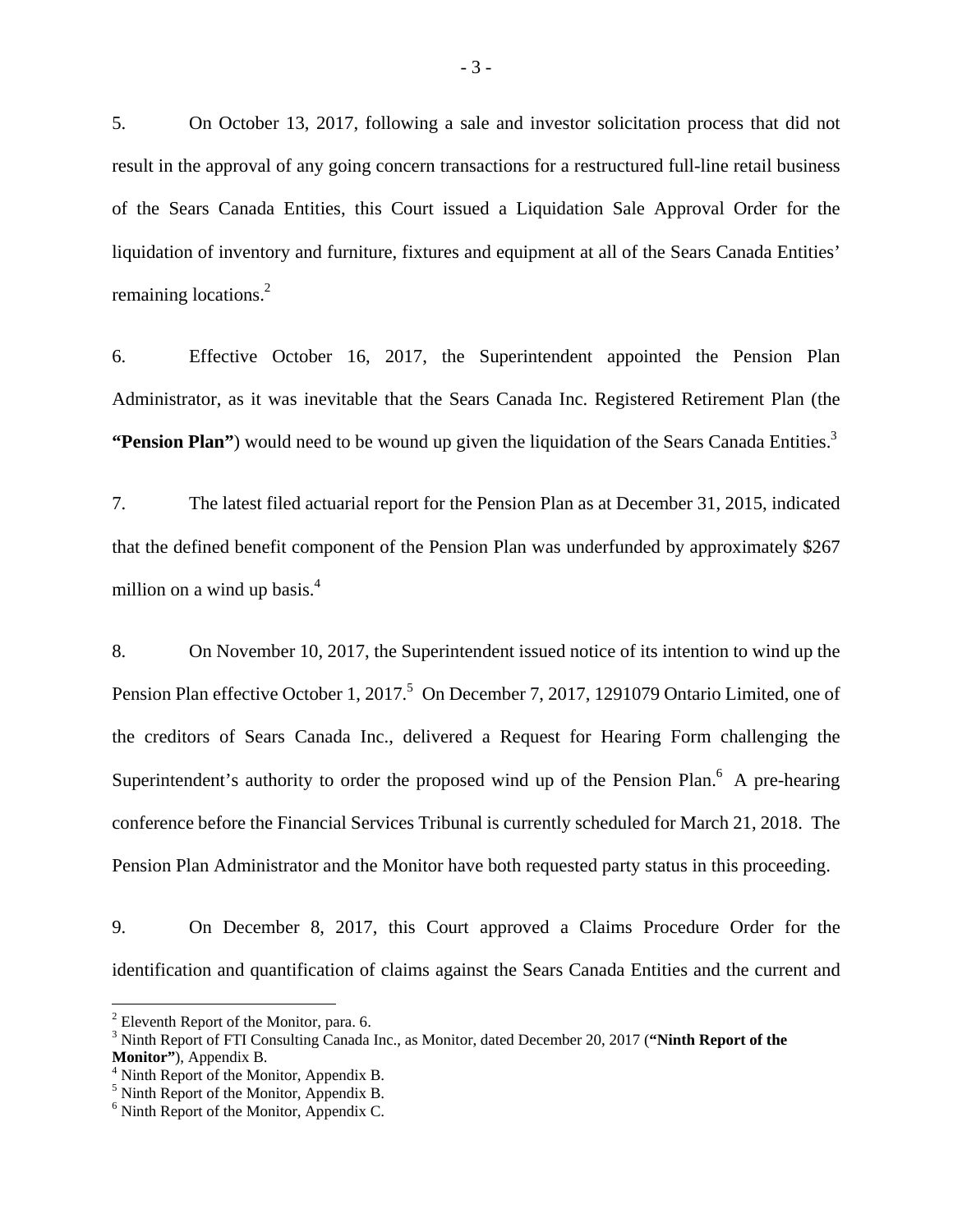former directors and officers of the Sears Canada Entities.<sup>7</sup> Employee Claims, Sears Pension Claims and Other Pensioner Claims (as defined in the Claims Procedure Order) were excluded from the Claims Procedure Order.

10. Pursuant to s. 36.1(1) of the CCAA, the Monitor has conducted a review of certain material transactions, payments and dividends entered into, made or declared by the Sears Canada Entities in the period prior to their filing for protection under the CCAA and has identified the following potential transactions of interest (the **"Transactions of Interest"**):

- (a) A dividend paid to certain Sears Canada shareholders on December 31, 2012 in the amount of approximately \$102 million;
- (b) A dividend paid to certain Sears Canada shareholders on December 6, 2013 in the amount of approximately \$509 million;
- (c) The surrender by Sears Canada of its exclusive right to use the Craftsman trademark in Canada in connection with the sale by Sears Holdings Corporation of the Craftsman business to Stanley Black & Decker in March 2017.<sup>8</sup>

11. The Monitor is of the view that further review of the Transactions of Interest is appropriate.<sup>9</sup>

12. There may be additional claims and causes of action arising out of the Transactions of Interest that could be brought by the Sears Canada Entities and/or their creditors. There may also

1

<sup>7</sup> Claims Procedure Order, dated December 8, 2017.

<sup>&</sup>lt;sup>8</sup> Eleventh Report of the Monitor, paras. 50-52.

<sup>&</sup>lt;sup>9</sup> Eleventh Report of the Monitor, para. 53.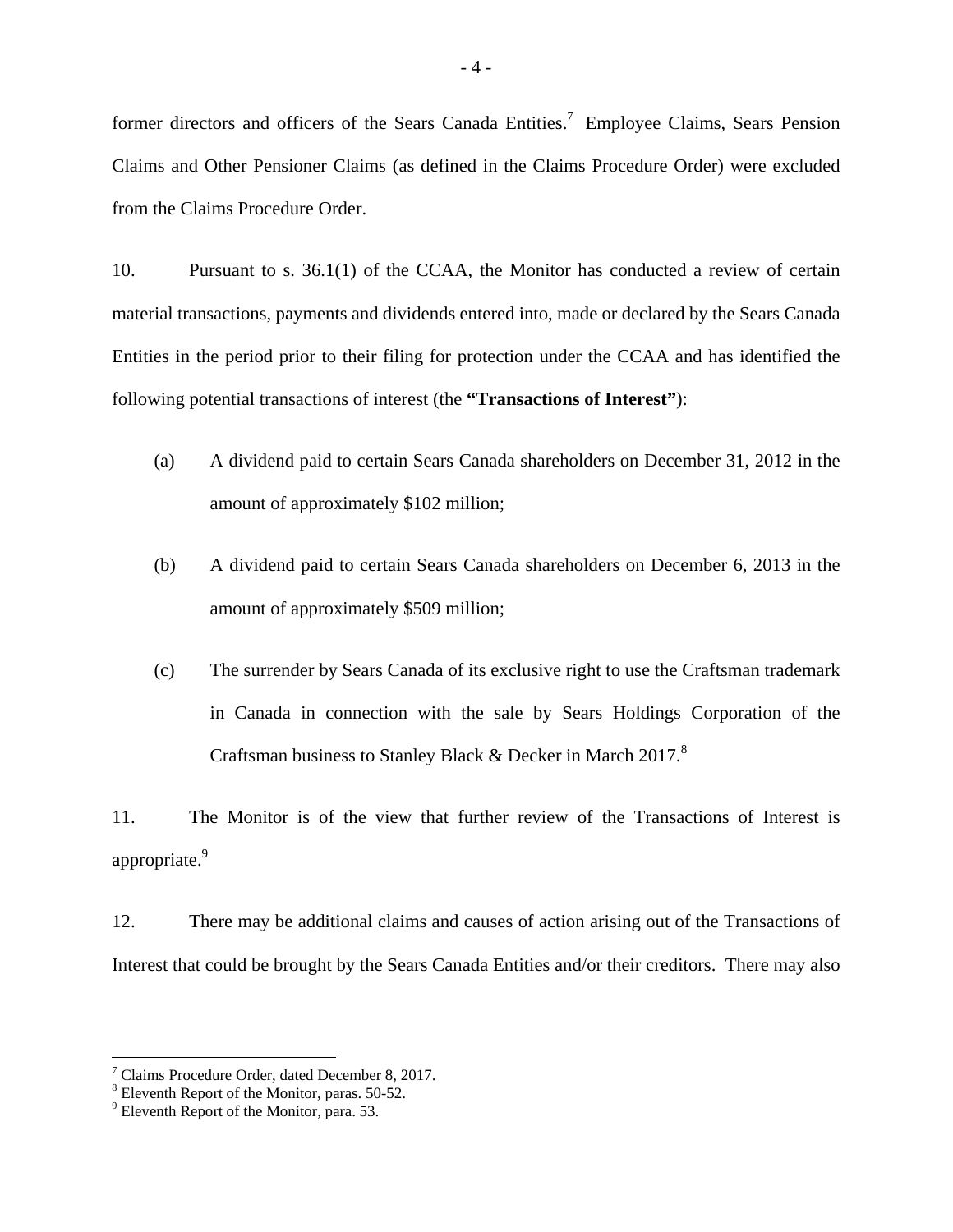be additional claims and causes of action that could be brought on behalf of the Sears Canada Entities and/or their creditors.

### **PART III - STATEMENT OF ISSUES, LAW & AUTHORITIES**

13. The Pension Plan Administrator and Superintendent submit there are four major issues that must be addressed prior to the appointment of a litigation inspector or trustee:

- (a) Whether the litigation inspector/trustee should be independent of and supported by all stakeholders;
- (b) Whether a formal governance structure should be put in place initially or deferred until after the litigation inspector/trustee has an opportunity to consult with all stakeholders and consider all potential claims;
- (c) The role of the Monitor in assisting the litigation inspector/trustee; and
- (d) The scope of the claims that the litigation inspector/trustee should be appointed to investigate.

#### *Independence and consensus*

14. While creditors of the Sears Canada Entities are aligned on some issues, there are and will continue to be a number of issues on which the interests of specific creditors diverge or directly conflict.

15. As an example, pensioners may be the beneficiaries of a statutory deemed trust for the amounts owing by Sears Canada Inc. to the Pension Plan and, as such, they are entitled to first priority for recovery ahead of the claims of all other creditors immediately after the CCAA court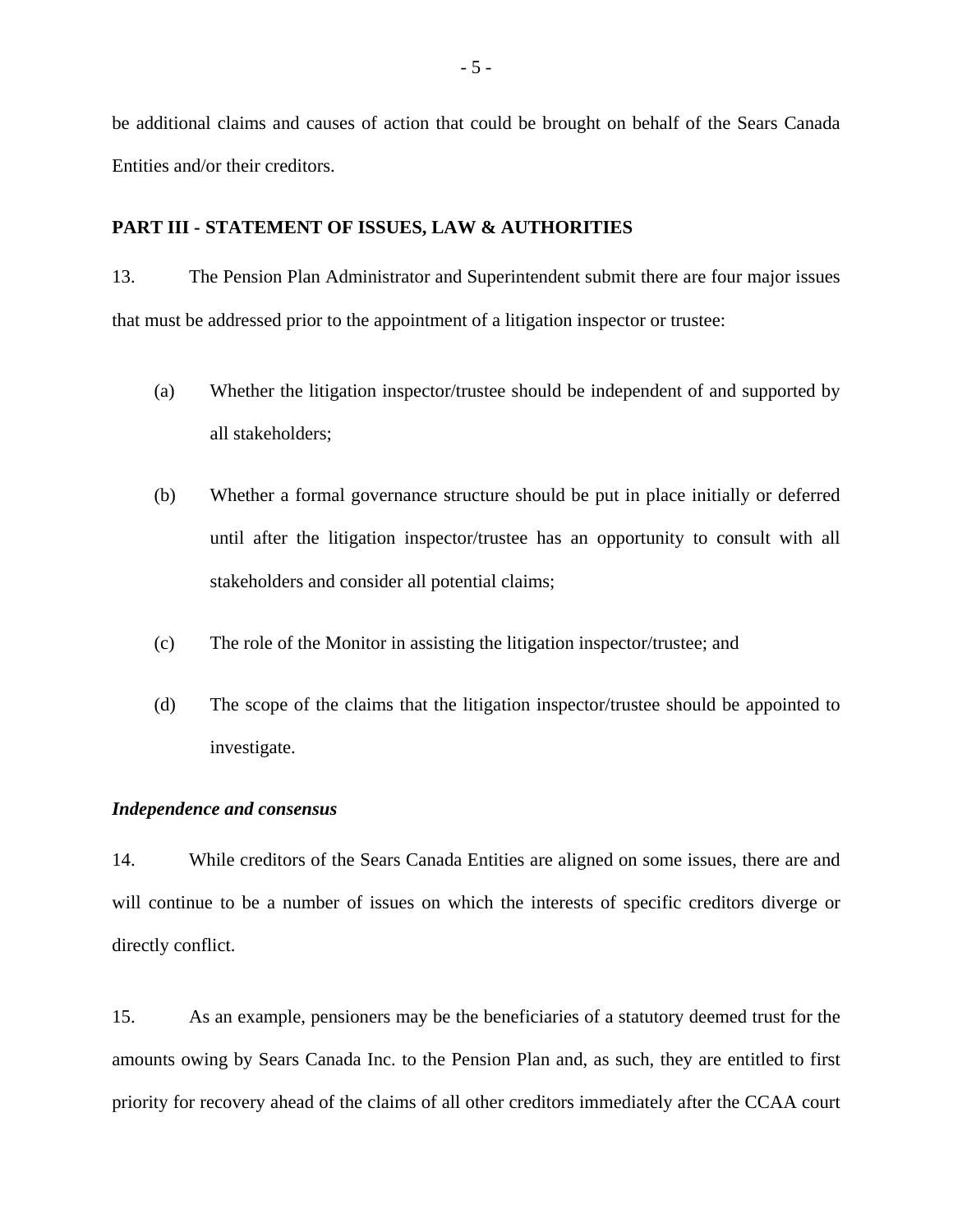ordered charges.<sup>10</sup> Similarly, the Pension Plan Administrator and the Superintendent may have statutory liens and other claims in respect of such amounts.<sup>11</sup> While these issues have yet to be determined by this Court in this proceeding, it is anticipated that a number of other creditors may oppose such priority. Notably, the Pension Plan Administrator and the Superintendent are the only creditors who represent interests relating to the Pension Plan and solely those interests. It is expected that Pension Representative Counsel will also assert unsecured claims for other post-employment benefits.

16. Claims processes are currently underway, with claims bar dates anticipated in March, April and May 2018. Given that claims have yet to be filed and reviewed, it is not possible to identify all of the issues that may divide creditors or how such divisions may affect potential creditor claims or the manner in which such claims are pursued (including, for example, identification of the proper plaintiffs and the appropriate remedies).

17. If a litigation inspector/trustee is appointed, it will be important for him or her to familiarize himself/herself with all of the potential claims of creditors both within and outside the CCAA process. There may be claims arising out of the same facts that give rise to independent claims of individual creditors to the exclusion of other creditors.

18. Given the potential for inter-creditor conflict, the Pension Plan Administrator and the Superintendent submit that it is important that any individual appointed to investigate claims that may be of interest to creditors in this proceeding is (i) independent from all stakeholders in this

 $\overline{a}$ 

 $10$  Exhibit C to the Affidavit of William Turner, sworn February 12, 2018 [Motion Record, pp. 41-42]; Ontario *Pension Benefits Act*, R.S.O. 1990, c. P.8 (the "**PBA**"), s. 57. <sup>11</sup> PBA, ss. 57(5), 86.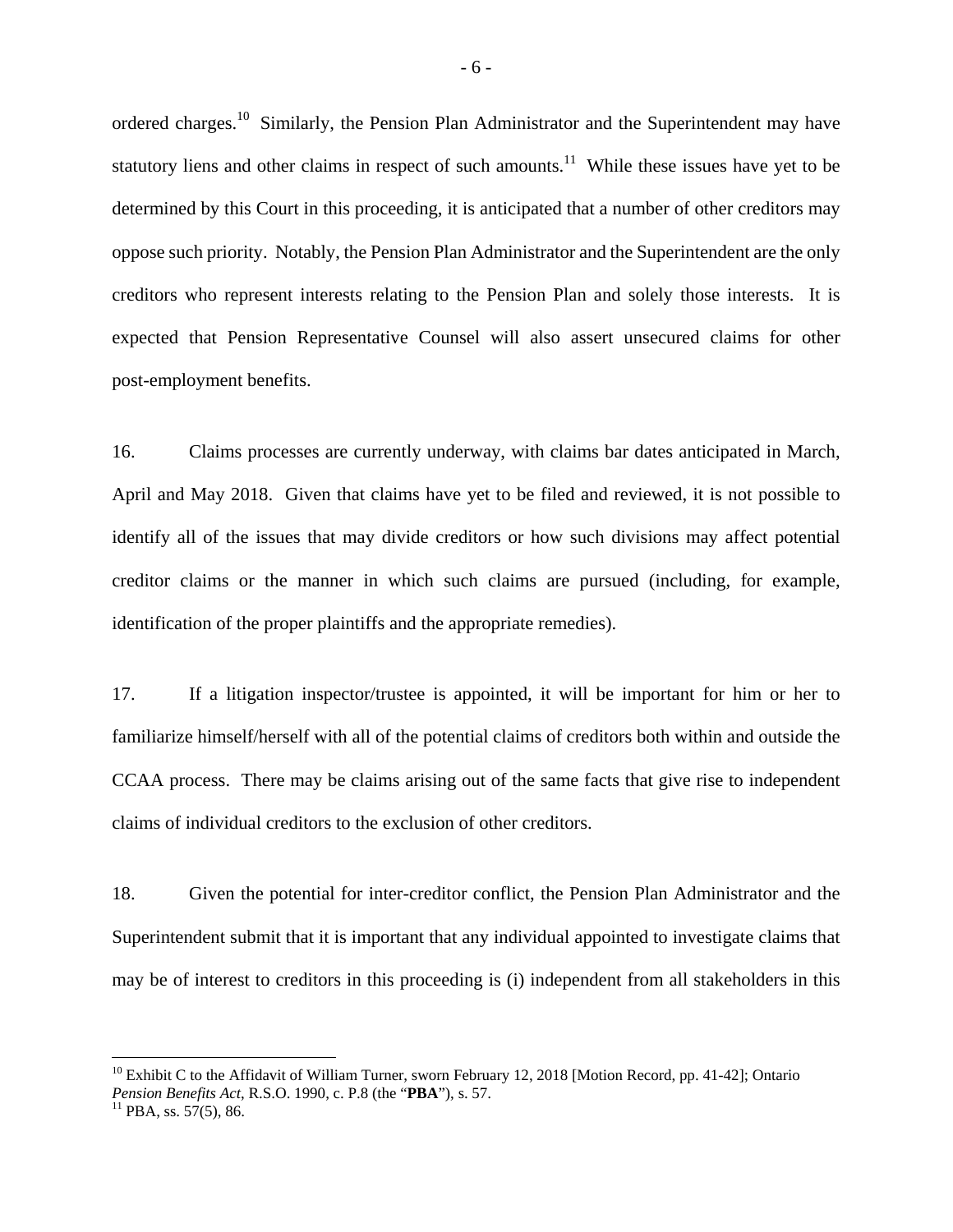proceeding and (ii) supported by consensus of all stakeholders in this proceeding including the Monitor.

19. There are as many as 18,000 Sears Canada pensioners and nine other provincial pension regulators who have an interest in the Estate. It is critical that the process undertaken is a fair process, free of conflicts, and reasonably appears to be so. With litigation of this complexity it is important that all parties find the most efficient and proportional method of advancing their claims.

20. The Proposed Litigation Trustee Order contemplates the Honourable Frank J.C. Newbould, Q.C. as litigation trustee in these CCAA proceedings for the benefit of the creditors of the Sears Canada Entities. The Pension Plan Administrator and the Superintendent do not dispute Mr. Newbould's qualifications for a litigation inspector or trustee role. However, Mr. Newbould is currently Counsel at Thornton Grout Finnigan LLP (**"TGF"**), the same law firm that acts for Oxford Properties Group Inc., one of the landlord creditors in this proceeding. TGF also acts for Whirlpool Canada Inc. and Mattel, Inc. in this proceeding. It is conceivable that landlord and trade creditors may have a legitimately divergent position from other groups of creditors with respect to certain issues in this CCAA proceeding including the collective prosecution of claims both within and outside this CCAA proceeding. Similarly, there may be disagreements among the creditors regarding litigation strategy and settlement discussions. Given Mr. Newbould's proximity to counsel for one of the active landlord creditors in this proceeding and the potential conflict or perception of bias, the Pension Plan Administrator and Superintendent do not support the appointment of the proposed litigation trustee.

21. Rather, the Pension Plan Administrator and the Superintendent submit that the Court should appoint a similarly qualified candidate who is independent of all stakeholders in this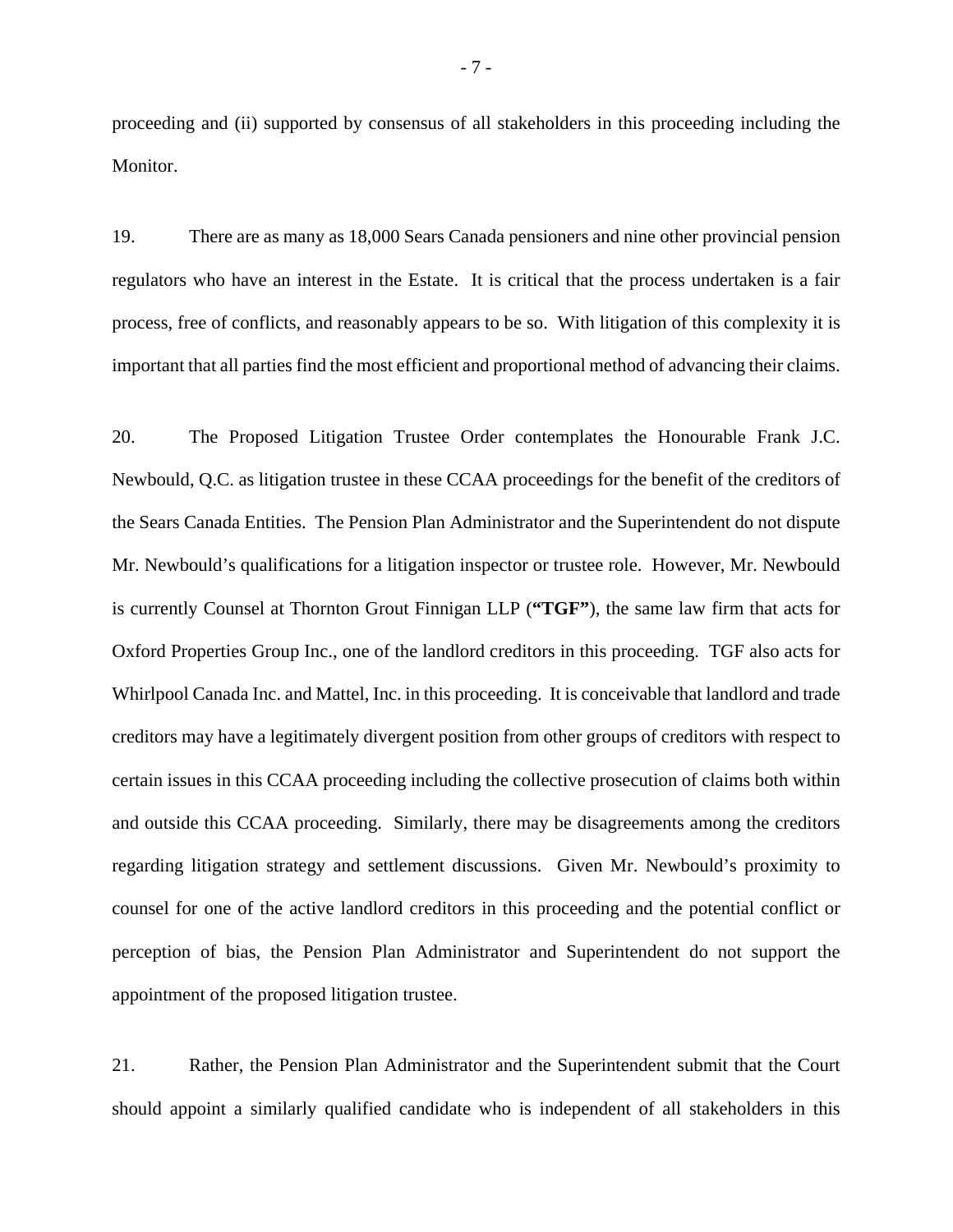proceeding and supported by all stakeholders on consensus. A list of ten potential individuals has been previously provided to the Monitor and certain other creditors. The Pension Plan Administrator and Superintendent remain willing to work with other stakeholders to identify other viable candidates.

#### *Governance*

22. As the universe of claims and potential claims is not known, the Pension Plan Administrator and Superintendent submit that a litigation inspector should be afforded the opportunity to consult with all stakeholders prior to the implementation of a more formal governance or reporting structure. A staged approach would enable the litigation inspector to make recommendations regarding governance that are informed by the nature of the potential claims. The litigation inspector could also make recommendations regarding how the pursuit of such potential claims should be funded going forward.

23. The Proposed Litigation Trustee Order contemplates the establishment of a "Committee" comprised of certain creditors as well as the Monitor. It is unclear how the specific creditors forming the proposed "Committee" were selected or why other major creditors such as the Pension Plan Administrator and the Superintendent were excluded.

24. In the event that any committee is put in place at the outset of any appointment, the Pension Plan Administrator and the Superintendent submit that they should each have a representative on the committee given their respective statuses as significant creditors in this proceeding (specifically, the Pension Plan Administrator's claim for approximately \$267 million and the Superintendent's subrogated portion of that claim).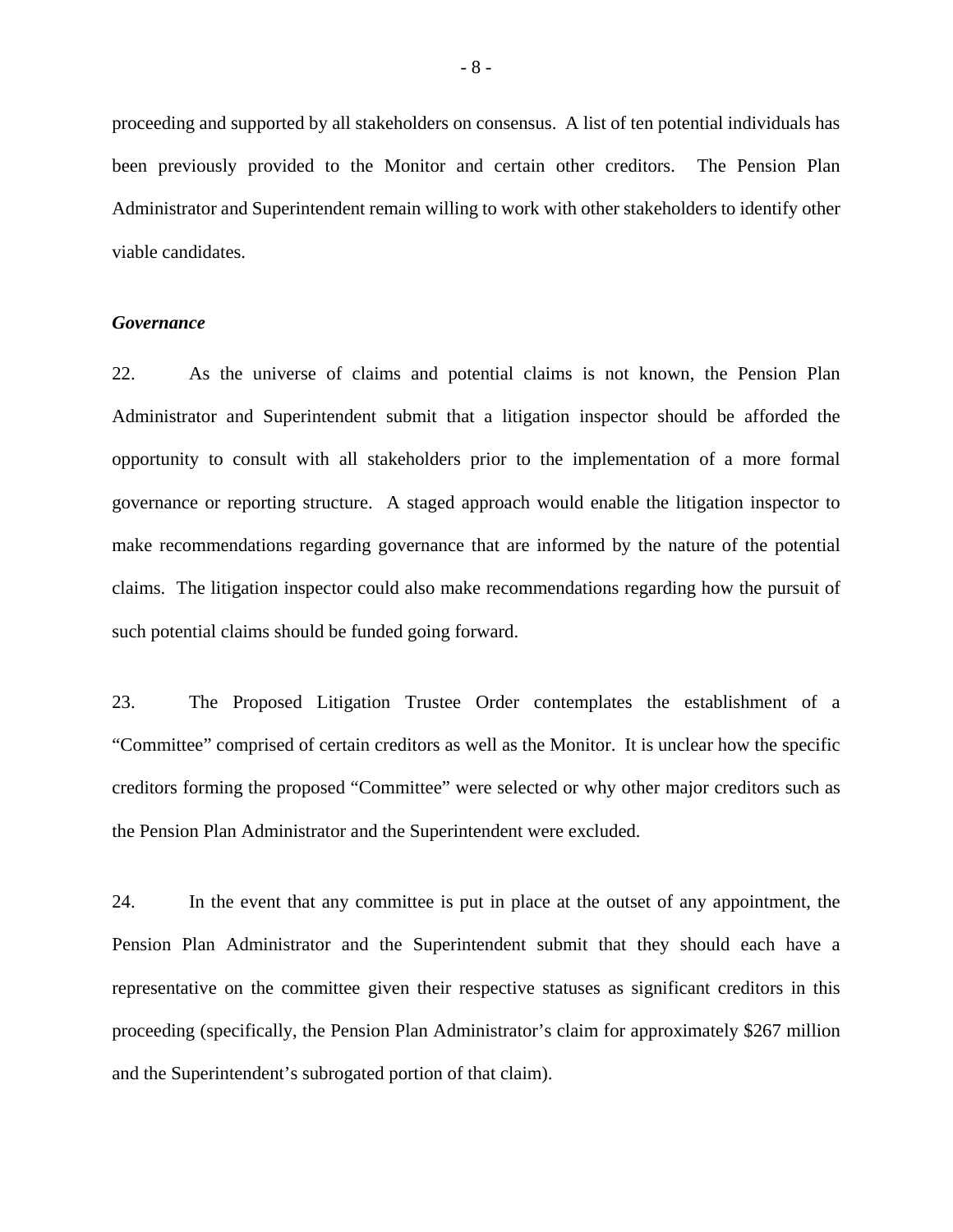### *Role of the Monitor*

25. The nature of the Monitor's involvement on the proposed Committee as contemplated by the Proposed Litigation Trustee Order is not consistent with the independence of the Monitor. While it will be important that the Monitor is comfortable working with any appointee, the Monitor should not be responsible for the governance of a litigation inspector or trustee who is appointed on behalf of creditors. Rather, the Pension Plan Administrator and Superintendent submit that the litigation inspector or trustee should be assisted by the Monitor in conducting the initial investigation of the matters falling within his or her mandate including making recommendations regarding how the Monitor's investigations can be further leveraged for the benefit of the Estate (including the appropriate involvement of the Monitor in the pursuit of any claims).

#### *Scope*

26. The Proposed Litigation Trustee Order contemplates appointing a litigation trustee for the following mandate (at para. 2):

> The Litigation Trustee shall be an officer of this Court, and is appointed for the purpose of investigating, considering, and reporting to the Court and the Committee (defined below) regarding any rights or claims (whether legal, equitable, statutory or otherwise) that the Sears Canada Entities, *or any Litigation Trustee acting on behalf of creditors of any of the Sears Canada Entities*, *may have against any parties* including but not limited to, current and former directors, officers, shareholders and advisors of any of the Sears Canada Entities (the **"Mandate"**). For greater certainty, the Mandate shall not include, and the Litigation Trustee shall have no role in determining, advising on, opposing, supporting, or articulating any claim of any creditor or stakeholder filed in this proceeding as part of any claims process or for distribution purposes from the estates of the Sears Canada Entities. [Emphasis added.]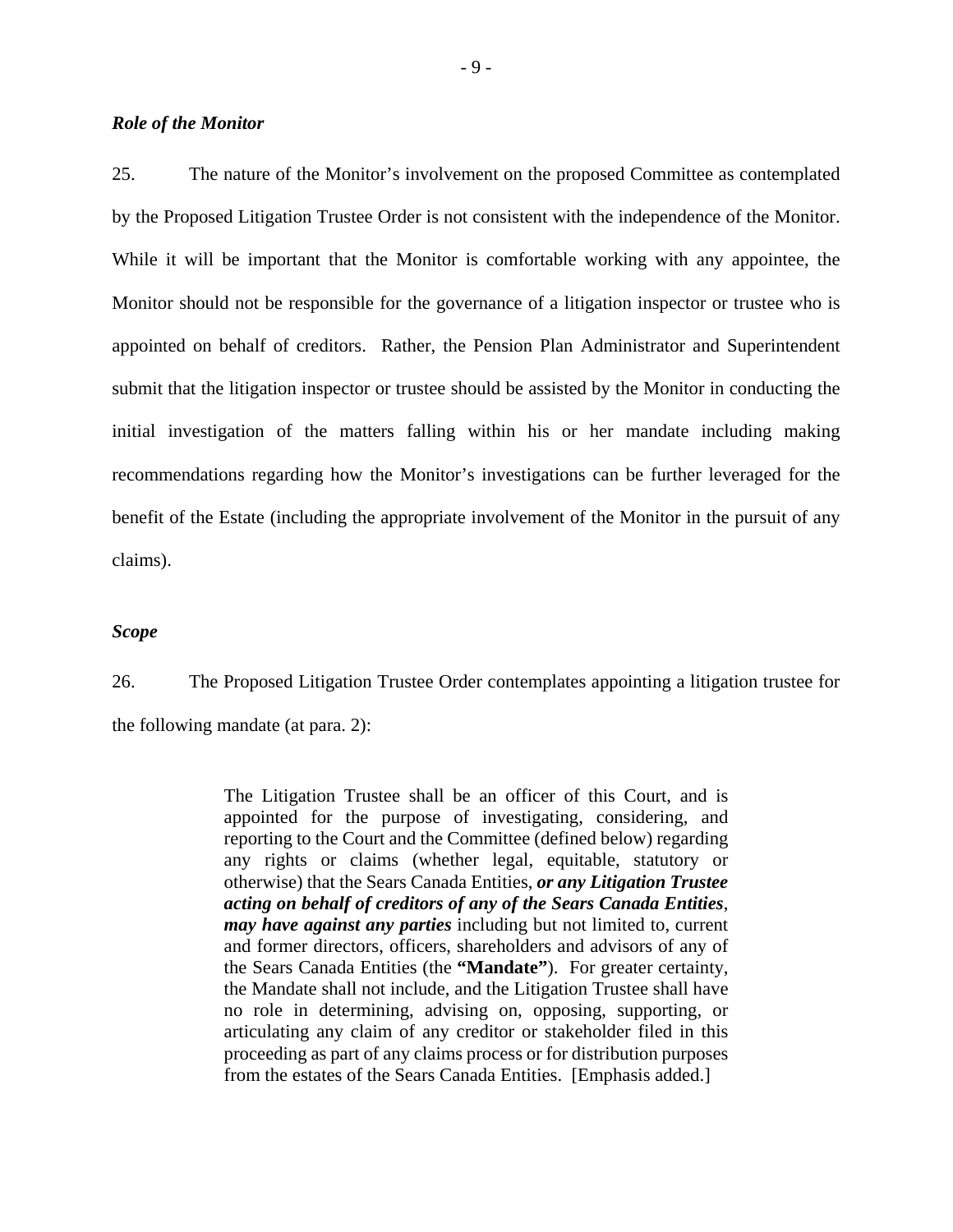27. There are a number of issues with the "Mandate" prescribed by the Proposed Litigation Trustee Order.

28. First, there is no basis for the Litigation Trustee to report or act "on behalf of creditors of any of the Sears Canada Entities". As currently drafted, the Proposed Litigation Trustee Order presupposes that a litigation trustee may be empowered to act on independent claims of any creditor, including creditors who are not supportive of the appointment and/or having a litigation trustee pursue their independent claims. No individual creditor has authorized a litigation trustee to act in respect of their claims. Caution will have to be exercised before a litigation inspector or trustee reports on independent creditor claims that may not be assigned or delegated to a litigation trustee.

29. Second, it is unclear how the proposed Mandate integrates with the independent claims that creditors may have against directors and officers of the Sears Canada Entities that are currently captured by the Claims Procedure Order. The Proposed Litigation Trustee Order contemplates having the litigation inspector act on behalf of creditors in respect of claims against current and former directors and officers of the Sears Canada Entities despite the fact that such claims are part of the current claims process.

30. Third, it is unclear how the proposed Mandate integrates with independent claims that creditors may have against third parties other than the Sears Canada Entities and the directors and officers of the Sears Canada Entities (i.e. claims that are not currently within the scope of the Claims Procedure Order), particularly claims that may be held by only a subset of creditors. Again, there is no basis for a litigation trustee to act on behalf of such creditor claims absent consent from the affected creditor.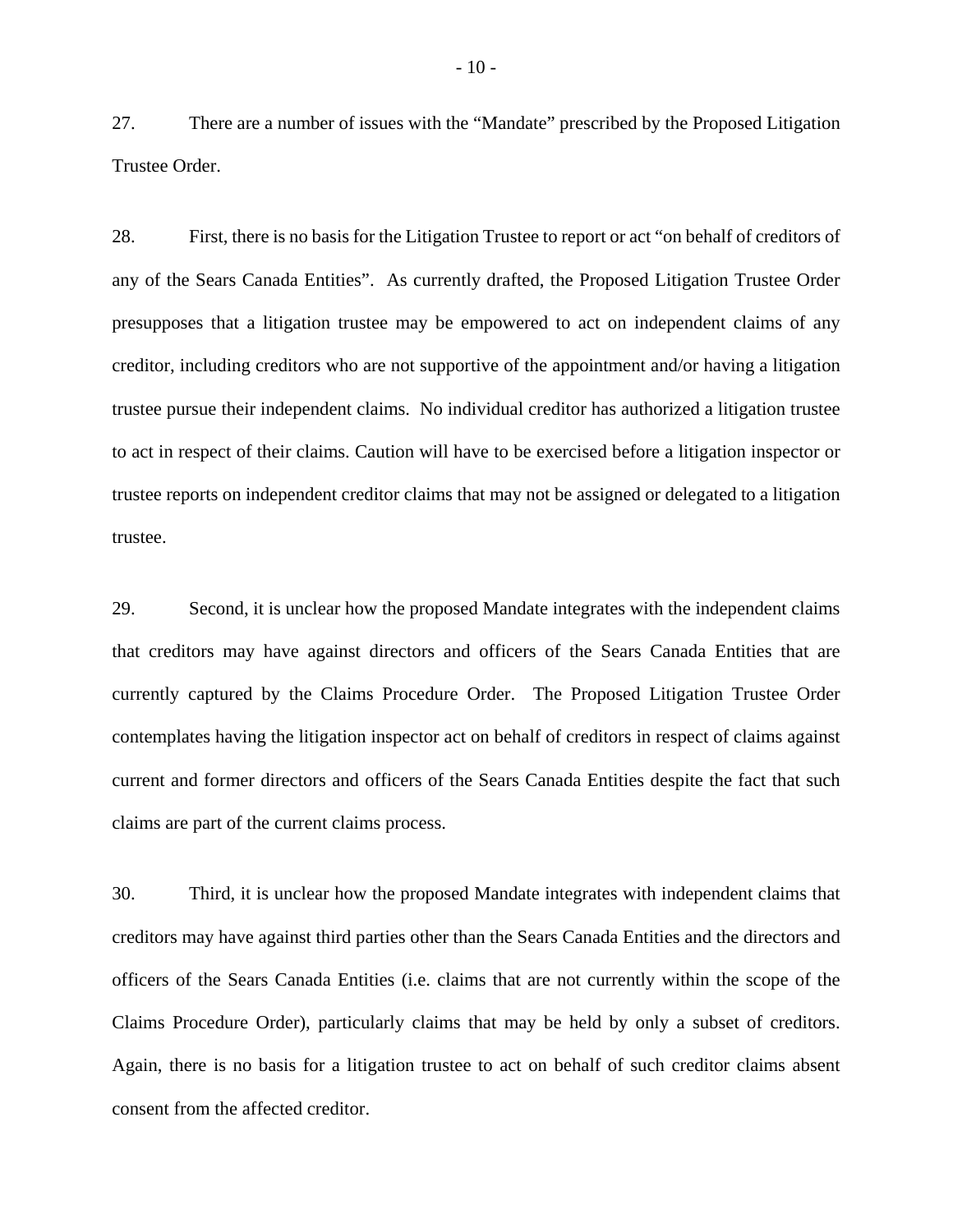31. The Pension Plan Administrator and the Superintendent submit that all of these issues can be addressed through a more incremental approach whereby the litigation inspector is initially appointed solely for the purpose of consulting with stakeholders, investigating potential claims and developing a proposed litigation plan. In order to fulfil this initial mandate, the litigation inspector need not act on behalf of any other party or report to a formal committee.

### **PART IV - ORDER REQUESTED**

32. The Pension Plan Administrator and Superintendent respectfully request that the Court grant an Order appointing a litigation inspector, substantially in the form attached hereto as Schedule "A".

ALL OF WHICH IS RESPECTFULLY SUBMITTED this 13<sup>th</sup> day of February, 2018.

Michael Barrack / Kiran Patel

# **BLAKE, CASSELS & GRAYDON LLP**

Barristers & Solicitors 199 Bay Street Suite 4000, Commerce Court West Toronto ON M5L 1A9

# **Michael Barrack Kiran Patel**

Lawyers for Morneau Shepell Ltd., in its capacity as Administrator for the Sears Canada Inc. Registered Retirement Plan

TED this 13<sup>th</sup> day of February, 2018.<br>
Max Starnino / Elizabeth Rathbone

**PALIARE ROLAND ROSENBERG ROTHSTEIN LLP**  155 Wellington St West, 35th Floor Toronto, Ontario M5V 3Hl

# **Ken Rosenberg Lily Harmer Massimo Starnino Elizabeth Rathbone**

Lawyers for the Superintendent of Financial Services as Administrator of the Pension Benefits Guarantee Fund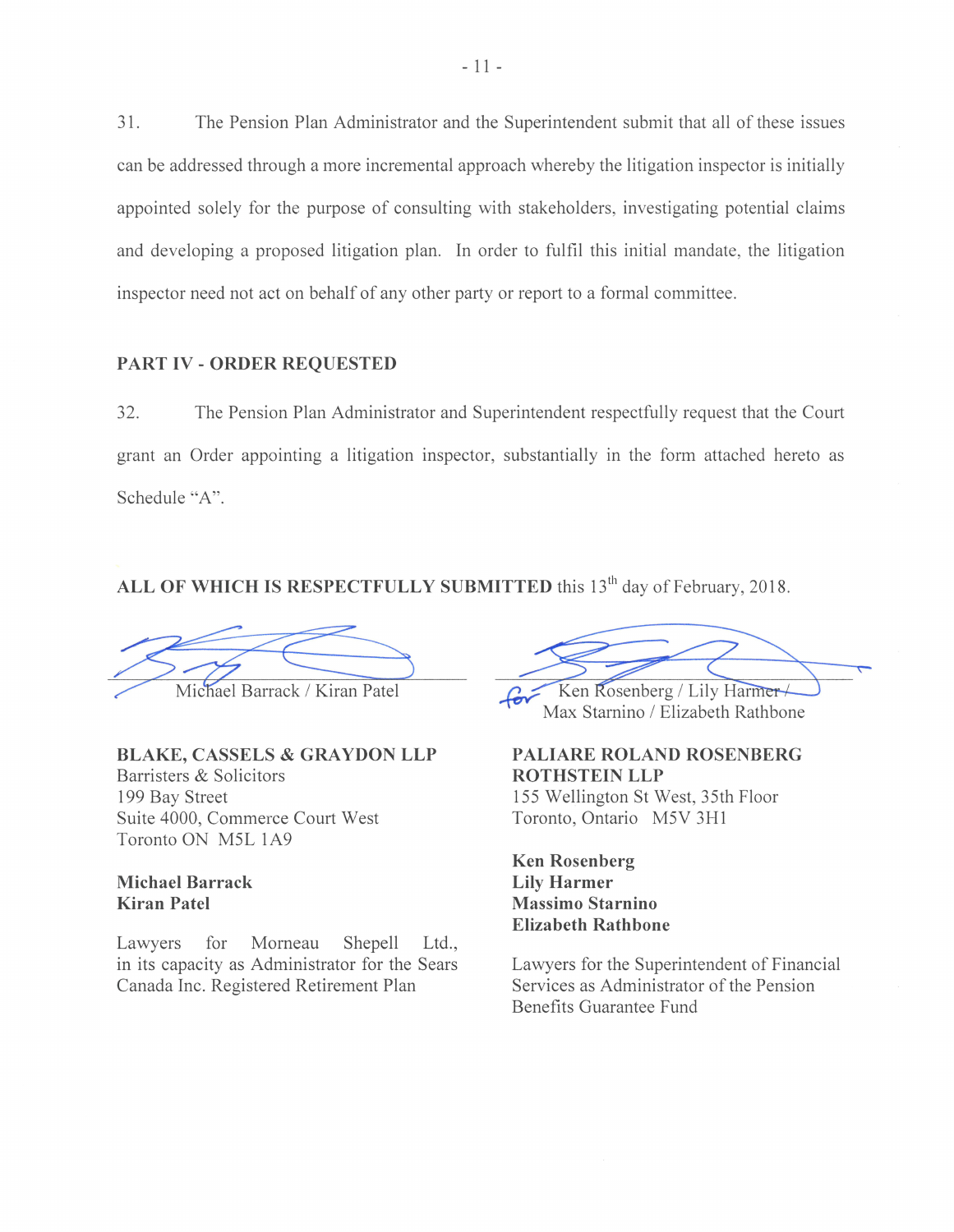### **SCHEDULE "A"**

Court File No.: CV-17-11846-00CL

### *ONTARIO*  **SUPERIOR COURT OF JUSTICE (COMMERCIAL LIST)**

THE HONOURABLE MR.  $\qquad \qquad$  ) THURSDAY, THE 15TH

 $)$ 

JUSTICE HAINEY ) DAY OF FEBRUARY, 2018

IN THE MATTER OF THE *COMPANIES' CREDITORS ARRANGEMENT ACT*, R.S.C. 1985, c. C-36, AS AMENDED

AND IN THE MATTER OF A PLAN OF COMPROMISE OR ARRANGEMENT OF SEARS CANADA INC., 9370-2751 QUÉBEC INC., 191020 CANADA INC., THE CUT INC., SEARS CONTACT SERVICES INC., INITIUM LOGISTICS SERVICES INC., INITIUM COMMERCE LABS INC., INITIUM TRADING AND SOURCING CORP., SEARS FLOOR COVERING CENTRES INC., 173470 CANADA INC., 2497089 ONTARIO INC., 6988741 CANADA INC., 10011711 CANADA INC., 1592580 ONTARIO LIMITED, 955041 ALBERTA LTD., 4201531 CANADA INC., 168886 CANADA INC., AND 3339611 CANADA INC.

(each, an "**Applicant**", and collectively, the "**Applicants**")

### **LITIGATION INSPECTOR ORDER**

THIS MOTION, made by Representative Counsel for the Non-Unionized Retirees and

Non-Unionized Active and Former Employees of the Sears Canada Entities (**"Pension** 

**Representative Counsel"**), pursuant to the *Companies' Creditors Arrangement Act,* RSC 1985,

c C-36, as amended (the "**CCAA**"), for an order appointing a litigation inspector to identify and

report on certain rights and claims of the Applicants and SearsConnect (collectively, the "**Sears** 

**Canada Entities**") was heard this day at 330 University Avenue, Toronto, Ontario.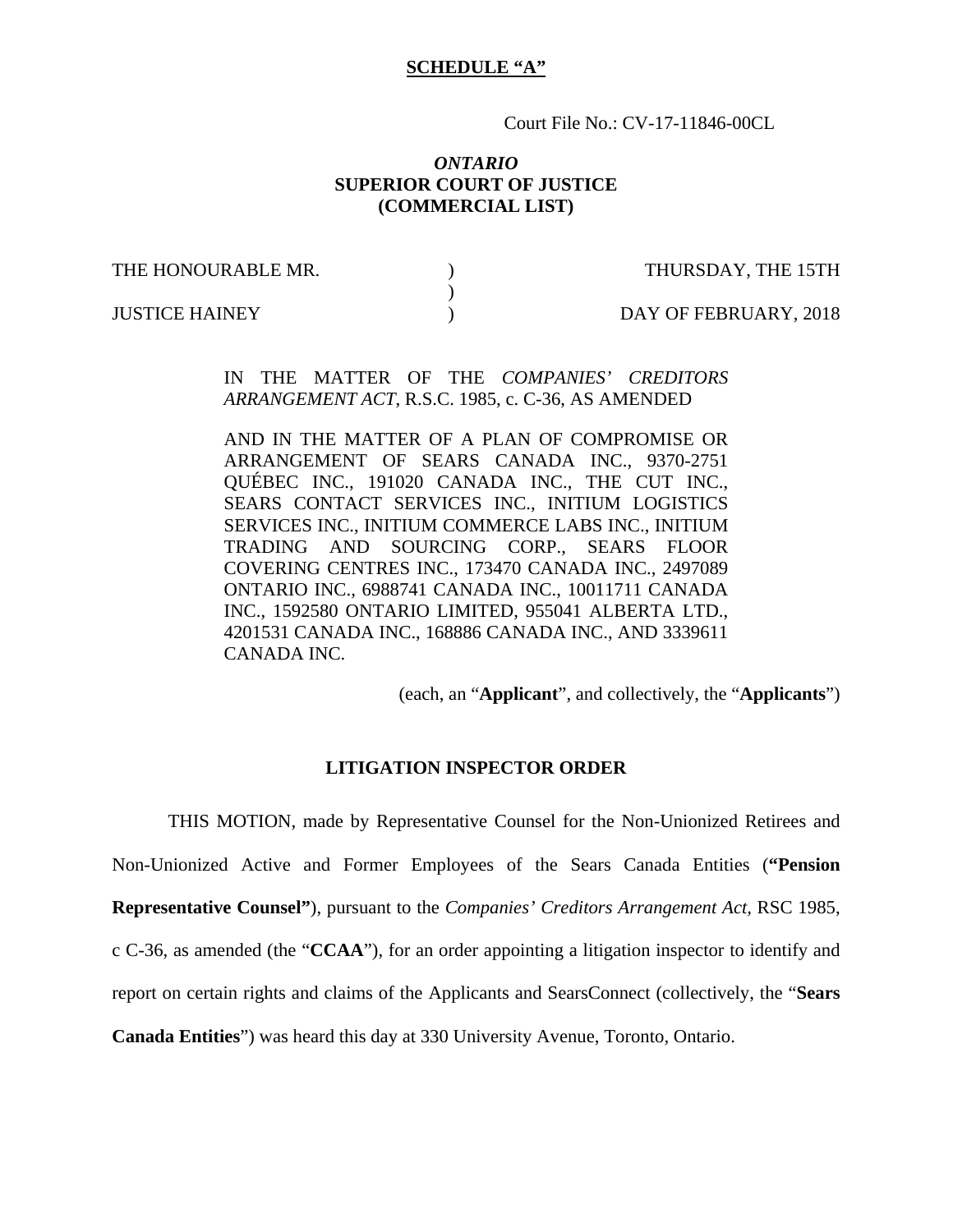ON READING the Notice of Motion of Pension Representative Counsel, the affidavits of William Turner sworn on August 11, 2017 and February 12, 2018 including the exhibits thereto, the Joint Factum of Morneau Shepell Ltd. in its capacity as Administrator for the Sears Canada Inc. Registered Retirement Plan (the **"Pension Plan Administrator"**) and the Ontario Superintendent of Financial Services as Administrator of the Pension Benefits Guarantee Fund (the **"Superintendent"**), the • Report of FTI Consulting Canada Inc., in its capacity as monitor (the **"Monitor"**), filed, and on hearing the submissions of respective counsel for Pension Representative Counsel, the Pension Plan Administrator, the Superintendent, the Monitor, and such other counsel as were present, no one else appearing although duly served as appears from the Affidavit of Service of Veronica de Leoz, sworn February 12, 2018:

1. **THIS COURT ORDERS** that the time for service of the Notice of Motion and the Motion Record herein is hereby abridged and validated so that this Motion is properly returnable today and hereby dispenses with further service thereof.

### 2. **THIS COURT ORDERS** that

**[insert consensus candidate who is independent of all stakeholders]** is hereby appointed as litigation inspector (the **"Litigation Inspector"**) in these CCAA proceedings. The Litigation Inspector shall be an officer of this Court, and is appointed for the purpose of investigating, considering and reporting to the Court regarding any rights or claims (whether legal, equitable, statutory or otherwise) that the Sears Canada Entities may have as against any parties, including but not limited to current and former directors, officers, shareholders and advisors of any of the Sears Canada Entities (the **"Mandate"**).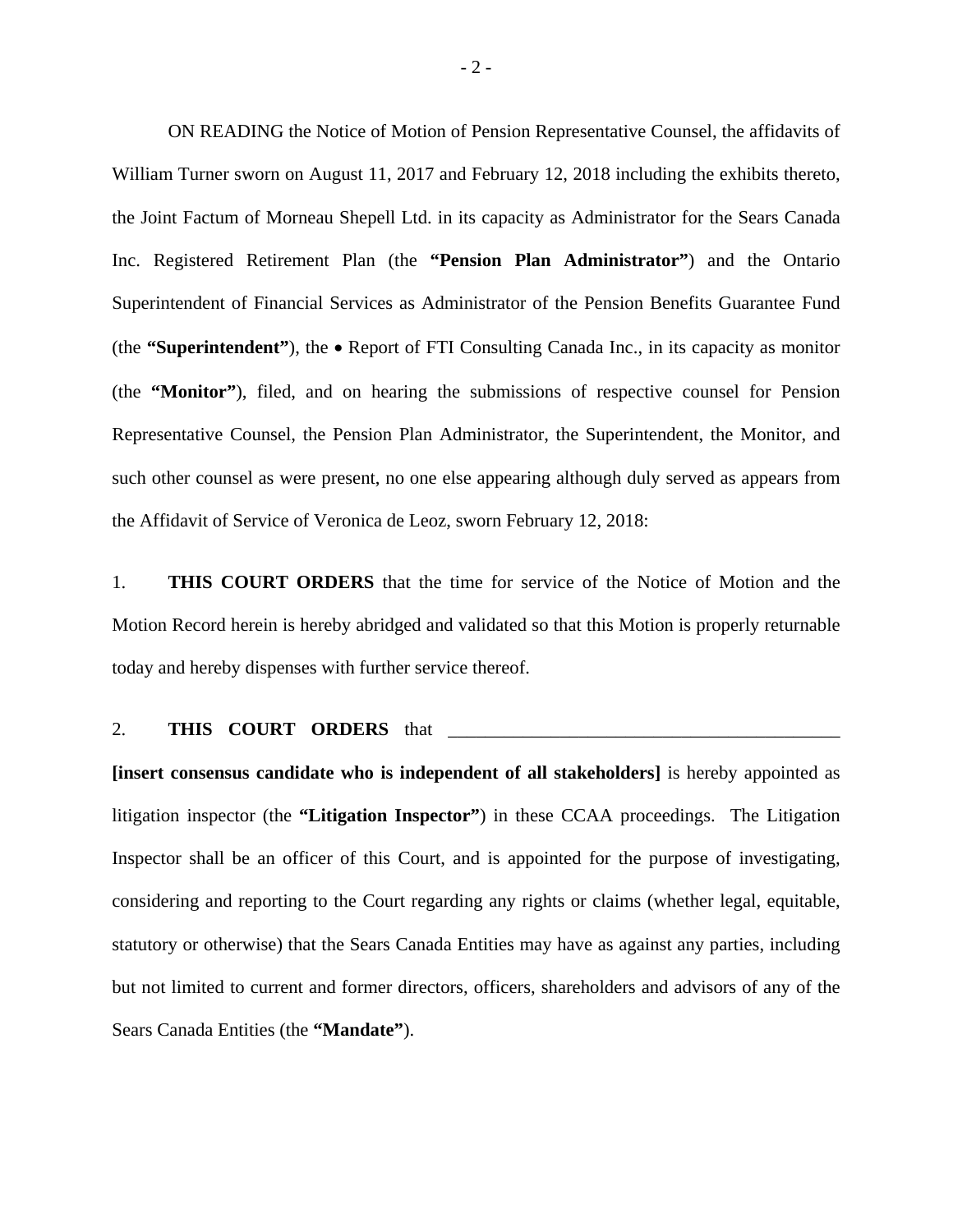3. **THIS COURT ORDERS** that the Litigation Inspector's Mandate shall include preparing and delivering as soon as practicable a report (the **"Report"**) to this Court, with such details as the Litigation Inspector considers advisable, taking into account privilege and confidentiality, and subject to any request that may be made to the Court by the Litigation Inspector for a sealing order as to any aspects of its Report, that includes but is not limited to recommendations regarding:

- (a) Which potential rights or claims of the Sears Canada Entities should be pursued (if any); and
- (b) A proposed litigation plan detailing how such rights or claims can be pursued, including, but not limited to:
	- (i) How to efficiently and effectively coordinate the prosecution of such rights or claims with similar or related rights or claims that may be asserted by different parties;
	- (ii) A proposed governance structure for the prosecution of such rights or claims; and
	- (iii) Alternatives for funding the prosecution of such rights or claims.

4. **THIS COURT ORDERS** that following the delivery of the Report, the Litigation Inspector shall not take any further steps without a subsequent Order of the Court.

5. **THIS COURT ORDERS** that the Litigation Inspector shall fulfil its Mandate in consultation with the Monitor, Employee Representative Counsel, Pension Representative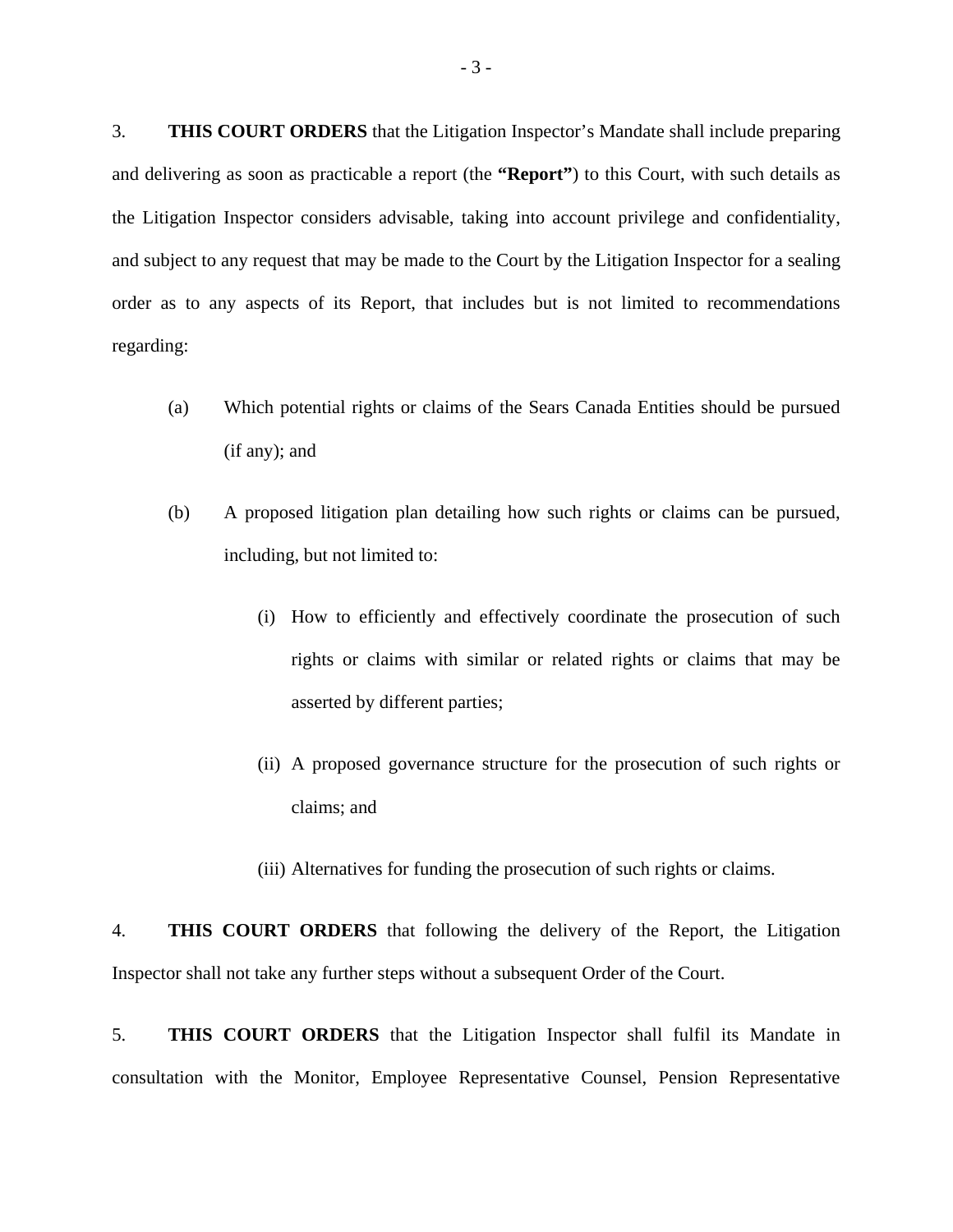Counsel, the Pension Plan Administrator, the Superintendent, the landlord creditors, Dealer Representative Counsel and such other stakeholders as the Litigation Inspector sees fit or as otherwise directed by the Court.

6. **THIS COURT ORDERS** that the Litigation Inspector will be subject to the supervision of this Court and may recommend a formal stakeholder advisory structure to be approved by the Court.

7. **THIS COURT ORDERS** that the Monitor is hereby directed to provide such assistance as the Litigation Inspector requires in discharging its Mandate. The Monitor shall disclose to the Litigation Inspector the results of the Monitor's investigations that may be relevant to the rights or claims being investigated by the Litigation Inspector, including the investigations relating to the "Transactions of Interest" as defined and reported in the Eleventh Report of FTI Consulting Canada Inc., as Monitor, dated January 15, 2018 (paras. 50-54), subject to appropriate arrangements for privileged communications and confidential information, and to cooperate with the Litigation Inspector in its review of such information.

8. **THIS COURT ORDERS** that the Monitor and the Sears Canada Entities and all persons acting on behalf of the Sears Canada Entities at any time shall cooperate fully with the Litigation Inspector in the fulfillment of the Mandate.

9. **THIS COURT ORDERS** that, for greater certainty, any right or claim identified by the Litigation Inspector is an "Excluded Claim" under the Claim Procedure Order issued by this Court dated December 8, 2017 (the **"Claims Procedure Order"**).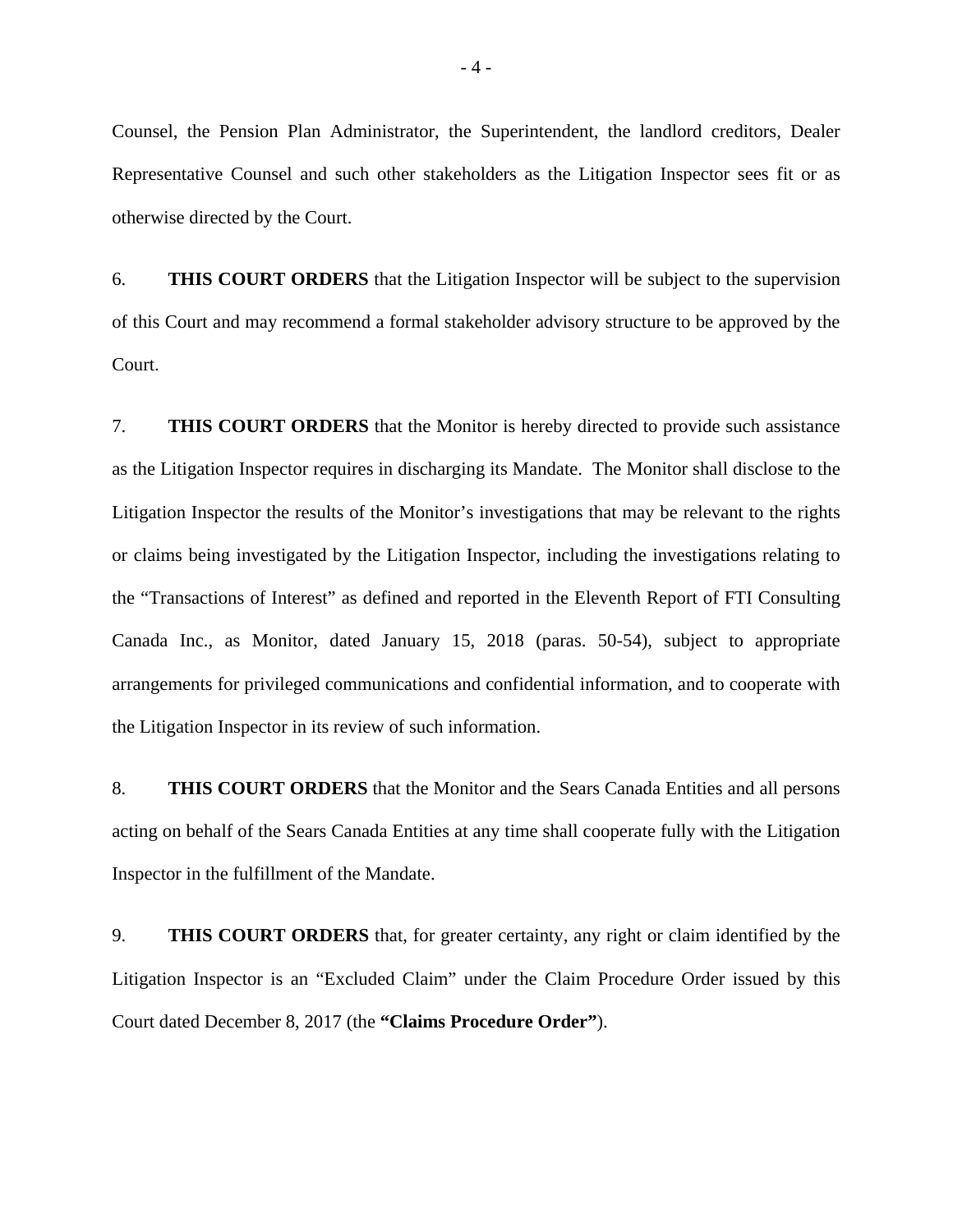10. **THIS COURT ORDERS** that the Litigation Inspector shall be paid its reasonable fees and disbursements at its standard rates and charges, by the Sears Canada Entities on a monthly basis, forthwith upon rendering its accounts to the Sears Canada Entities for fulfilling its Mandate in accordance with this Order, and subject to such redactions to the invoices as are necessary to maintain privilege and protect confidentiality. In the event of any disagreements with respect to the Litigation Inspector's fees and disbursements, such disagreement may be remitted to this Court for determination.

11. **THIS COURT ORDERS** that the Litigation Inspector shall be entitled to the benefit of the Administrative Charge (as defined in the Initial Order issued by the Court dated June 22, 2017, as amended), as security for its professional fees and disbursements incurred at its standard rates and charges.

12. **THIS COURT ORDERS** that payments made by the Sears Canada Entities pursuant to this Order do not and will not constitute preferences, fraudulent conveyances, transfers of undervalue, oppressive conduct or other challengeable or voidable transactions under any applicable laws.

13. **THIS COURT ORDERS** that the Litigation Inspector is hereby authorized to take all steps and do all acts necessary or desirable to carry out the terms of this Order.

14. **THIS COURT ORDERS** that the Litigation Inspector shall be at liberty, and is hereby authorized, at any time, to apply to this Court for advice and directions in respect of its appointment or the fulfillment of its duties in carrying out the provisions of this Order or any variation of the powers and duties of the Litigation Inspector, which shall be brought on notice to the Service List in these CCAA proceedings, unless this Court orders otherwise.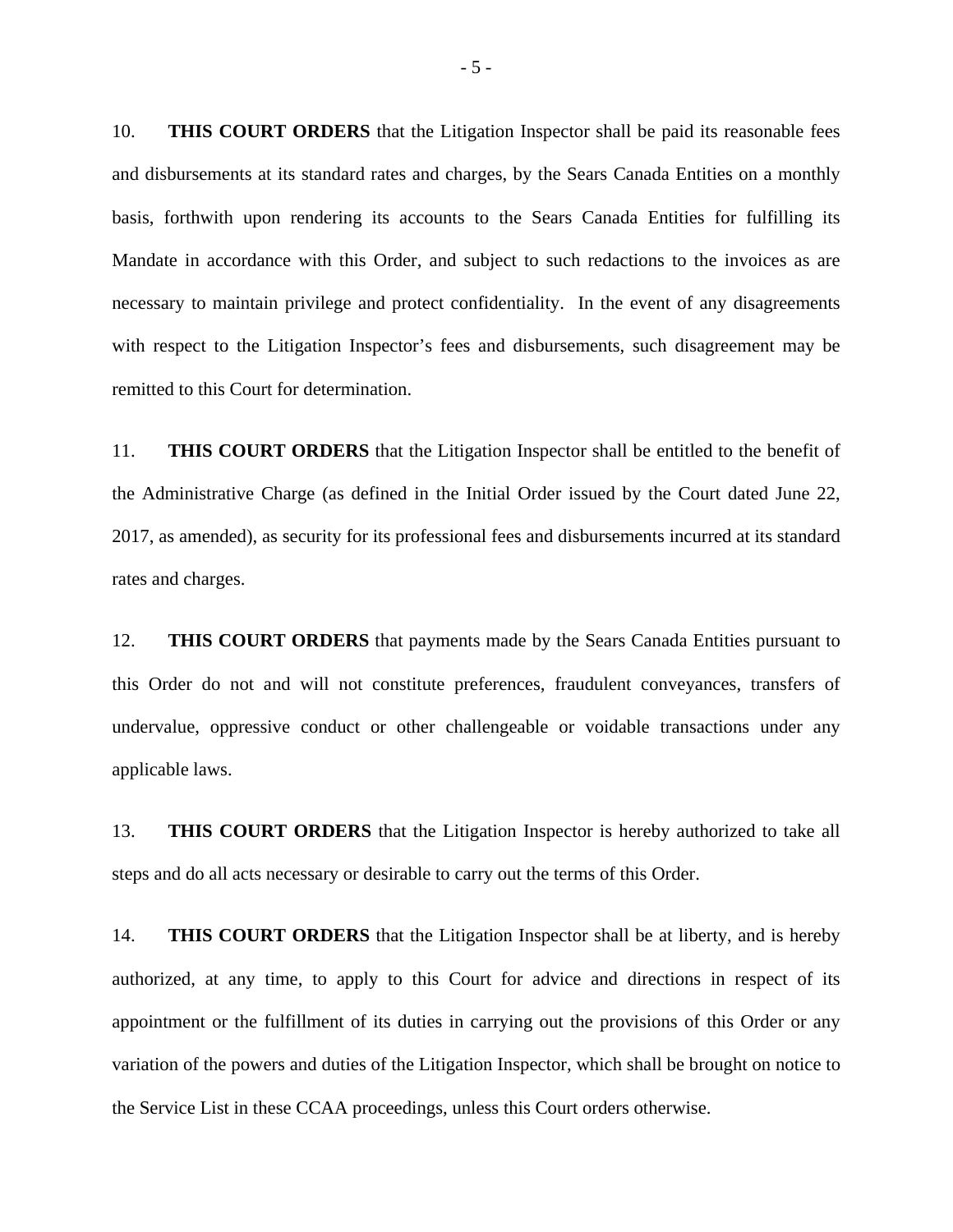15. **THIS COURT ORDERS** that the Litigation Inspector shall have no personal liability or obligations as a result of the performance of its duties in carrying out the provisions of this Order or any subsequent Orders in these CCAA proceedings, save and except for liability arising out of gross negligence or wilful misconduct.

16. **THIS COURT ORDERS** that no action or proceeding may be commenced against the Litigation Inspector in respect of the performance of its duties under this Order without leave of this Court on seven (7) days' notice to the Litigation Inspector.

17. **THIS COURT HEREBY REQUESTS** the aid and recognition of any court, tribunal, regulatory or administrative bodies, having jurisdiction in Canada or in the United States of America, to give effect to this Order and to assist the Sears Canada Entities, the Monitor, the Litigation Inspector and their respective agents in carrying out the terms of this Order. All courts, tribunals, regulatory and administrative bodies are hereby respectfully requested to make such orders and to provide such assistance to the Sears Canada Entities and to the Monitor and Litigation Inspector, as officers of this Court, as may be necessary or desirable to give effect to this Order, to grant representative status to the Monitor in any foreign proceeding, or to assist the Sears Canada Entities, the Monitor, the Litigation Inspector and their respective agents in carrying out the terms of this Order.

**HAINEY J.**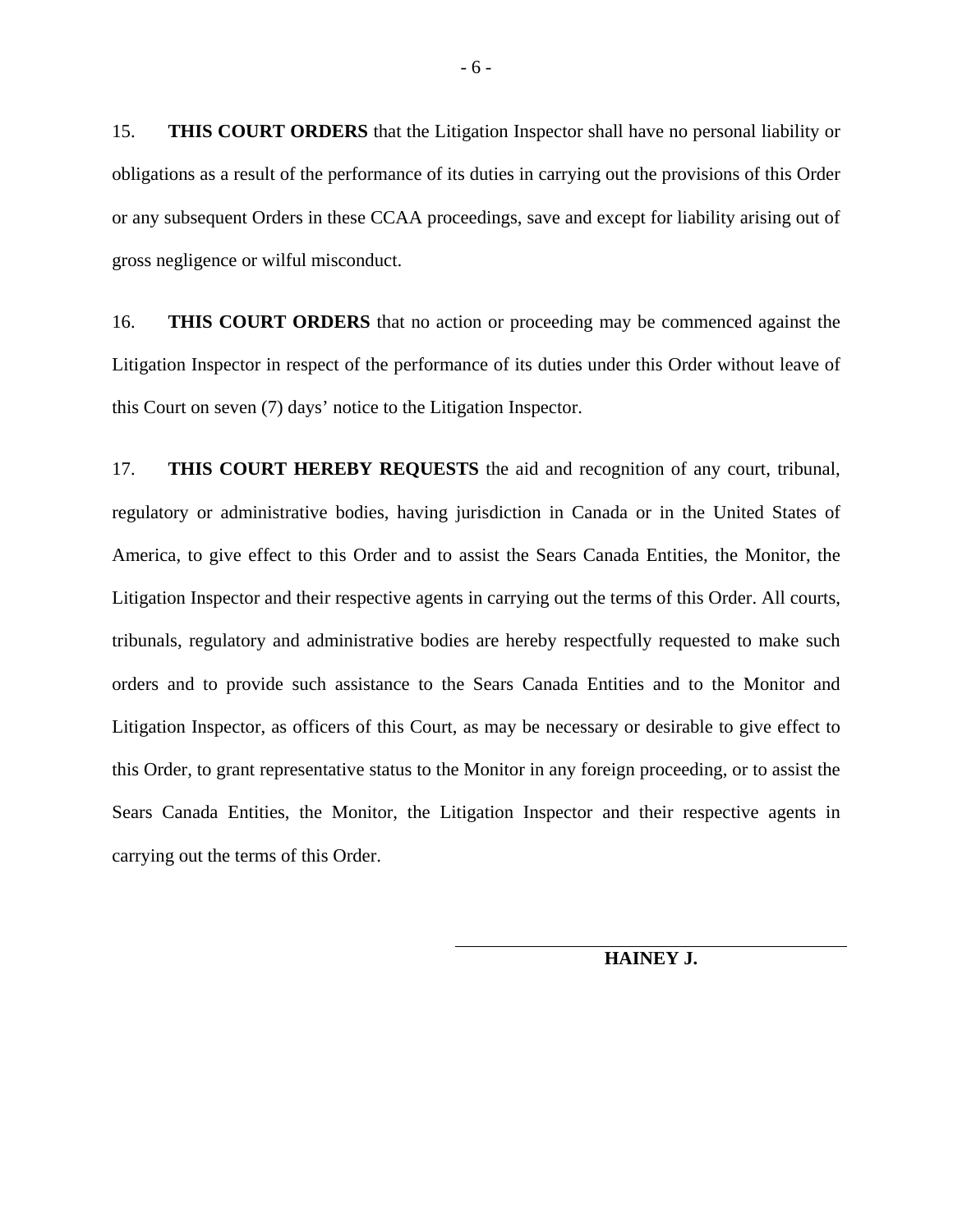**AND IN THE MATTER OF A PLAN OF COMPROMISE OR ARRANGEMENT OF SEARS CANADA INC., 9370-2751 QUÉBEC INC., 191020 CANADA INC., THE CUT INC., SEARS CONTACT SERVICES INC., INITIUM LOGISTICS SERVICES INC., INITIUM COMMERCE LABS INC., INITIUM TRADING AND SOURCING CORP., SEARS FLOOR COVERING CENTRES INC., 173470 CANADA INC., 2497089 ONTARIO INC., 6988741 CANADA INC., 10011711 CANADA INC., 1592580 ONTARIO LIMITED, 955041, ALBERTA LTD., 4201531 CANADA INC., 168886 CANADA INC., AND 3339611 CANADA INC.** 

**(each, an "Applicant", and collectively, the "Applicants")** 

# *ONTARIO***SUPERIOR COURT OF JUSTICE (COMMERCIAL LIST)**

Proceeding commenced at Toronto

### **LITIGATION INSPECTOR ORDER**

#### **BLAKE, CASSELS & GRAYDON LLP**

Barristers & Solicitors 199 Bay Street Suite 4000, Commerce Court West Toronto ON M5L 1A9

**Michael Barrack** LSO #21941W Tel: 416-863-5280 michael.barrack@blakes.com

**Kiran Patel** LSO #58398H Tel: 416-863-2205 Fax: 416-863-2653 kiran.patel@blakes.com

Lawyers for Morneau Shepell Ltd., in its capacity as Administrator for the Sears Canada Inc. Registered Retirement Plan

#### **PALIARE ROLAND ROSENBERG ROTHSTEIN LLP**

155 Wellington St West, 35th Floor Toronto, Ontario M5V 3H1

#### **Ken Rosenberg**

Tel: 416-646-4304 ken.rosenberg@paliareroland.com

**Lily Harmer**  Tel: 416-646-4326 lily.harmer@paliareroland.com

**Massimo Starnino** Tel: 416-646-7431 max.starnino@paliareroland.com

#### **Elizabeth Rathbone**

Tel: 416-646-7488 Fax: 416-646-4301 elizabeth.rathbone@paliareroland.com

Lawyers for the Superintendent of Financial Services as Administrator of the Pension Benefits Guarantee Fund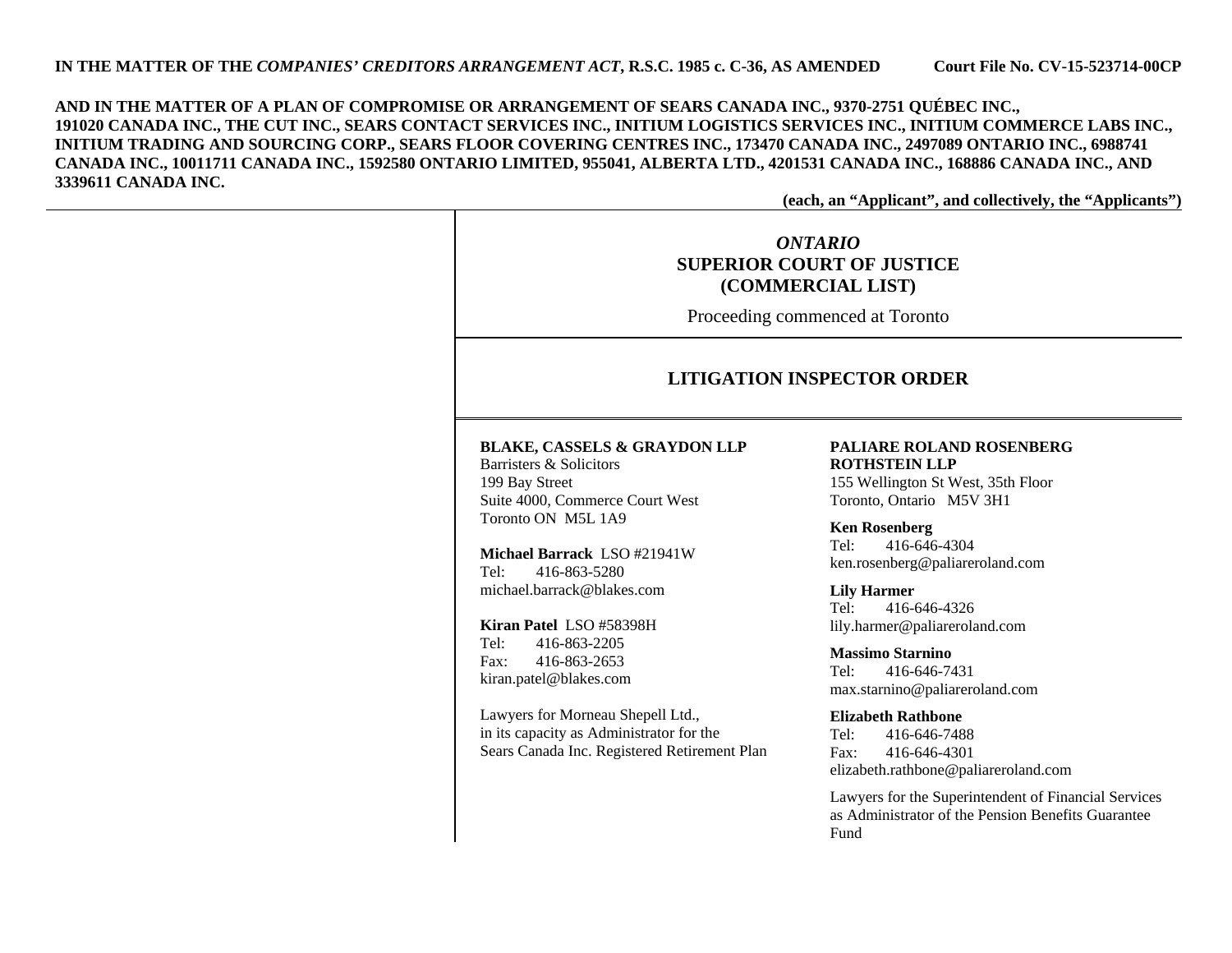## **SCHEDULE "B"**

# **TEXT OF STATUTES, REGULATIONS & BY - LAWS**

# *Pension Benefits Act***, R.S.O. 1990, c. P.8, ss. 57 & 86**

### *Trust property*

**57** (1) Where an employer receives money from an employee under an arrangement that the employer will pay the money into a pension fund as the employee's contribution under the pension plan, the employer shall be deemed to hold the money in trust for the employee until the employer pays the money into the pension fund. R.S.O. 1990, c. P.8, s. 57 (1).

# *Money withheld*

(2) For the purposes of subsection (1), money withheld by an employer, whether by payroll deduction or otherwise, from money payable to an employee shall be deemed to be money received by the employer from the employee. R.S.O. 1990, c. P.8, s. 57 (2).

### *Accrued contributions*

(3) An employer who is required to pay contributions to a pension fund shall be deemed to hold in trust for the beneficiaries of the pension plan an amount of money equal to the employer contributions due and not paid into the pension fund. R.S.O. 1990, c. P.8, s. 57 (3).

# *Wind up*

(4) Where a pension plan is wound up in whole or in part, an employer who is required to pay contributions to the pension fund shall be deemed to hold in trust for the beneficiaries of the pension plan an amount of money equal to employer contributions accrued to the date of the wind up but not yet due under the plan or regulations. R.S.O. 1990, c. P.8, s. 57 (4).

### *Jointly sponsored pension plans*

(4.1) An employer who transfers assets under section 80.4 from a single employer pension plan to a jointly sponsored pension plan and who is required to make a payment under subsection 80.4 (18) for the benefit of transferred members and other transferees shall be deemed to hold in trust for the transferred members and other transferees an amount of money equal to any payment due under subsection 80.4 (18) that has not been paid into the pension fund of the jointly sponsored pension plan. 2014, c. 7, Sched. 26, s. 6 (1).

# *Lien and charge*

(5) The administrator of the pension plan has a lien and charge on the assets of the employer in an amount equal to the amounts deemed to be held in trust under this section. R.S.O. 1990, c. P.8, s. 57 (5); 2014, c. 7, Sched. 26, s. 6 (2).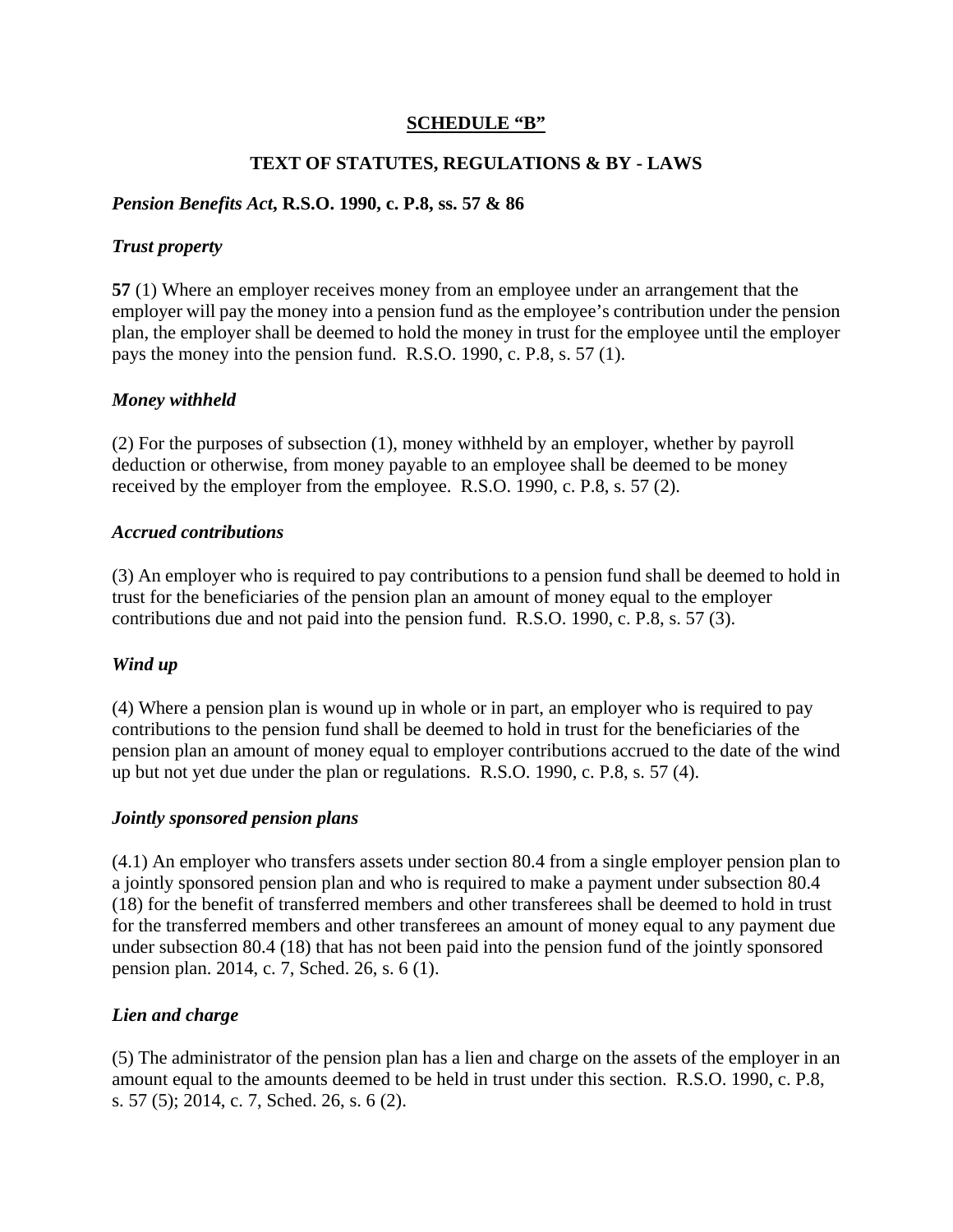### *Application of subss. (1, 3, 4, 4.1)*

(6) Subsections (1), (3), (4) and (4.1) apply whether or not the money has been kept separate and apart from other money or property of the employer. R.S.O. 1990, c. P.8, s. 57 (6); 2014, c. 7, Sched. 26, s. 6 (3).

### *Money to be paid to insurance company*

(7) Subsections (1) to (6) apply with necessary modifications in respect of money to be paid to an insurance company that guarantees pension benefits under a pension plan. R.S.O. 1990, c. P.8, s. 57 (7).

**…** 

# *Lien for payment out of Guarantee Fund*

**86** (1) Where money is paid out of the Guarantee Fund as a result of the wind up, in whole or in part, of a pension plan, the Superintendent has a lien and charge on the assets of the employer or employers who provided the pension plan. R.S.O. 1990, c. P.8, s. 86 (1); 1997, c. 28, s. 206.

### *Amount of lien*

(2) The lien and charge is in an amount equal to the amount of the payment out of the Guarantee Fund plus interest thereon calculated at the rate and in the manner prescribed by the regulations. R.S.O. 1990, c. P.8, s. 86 (2).

### *Real property*

(3) The lien and charge does not affect assets that are real property until a notice of the lien and charge that includes a description of the real property is registered in the proper land registry office, and the Superintendent may so register notice of the lien and charge. R.S.O. 1990, c. P.8, s. 86 (3); 1997, c. 28, s. 206.

### *Subrogation*

(4) The Superintendent is subrogated to the rights of the administrator of a pension plan in respect of which the Superintendent authorizes payment from the Guarantee Fund in satisfaction of a pension, deferred pension, pension benefit or contribution guaranteed under section 84 (guaranteed benefits). R.S.O. 1990, c. P.8, s. 86 (4); 1997, c. 28, s. 206.